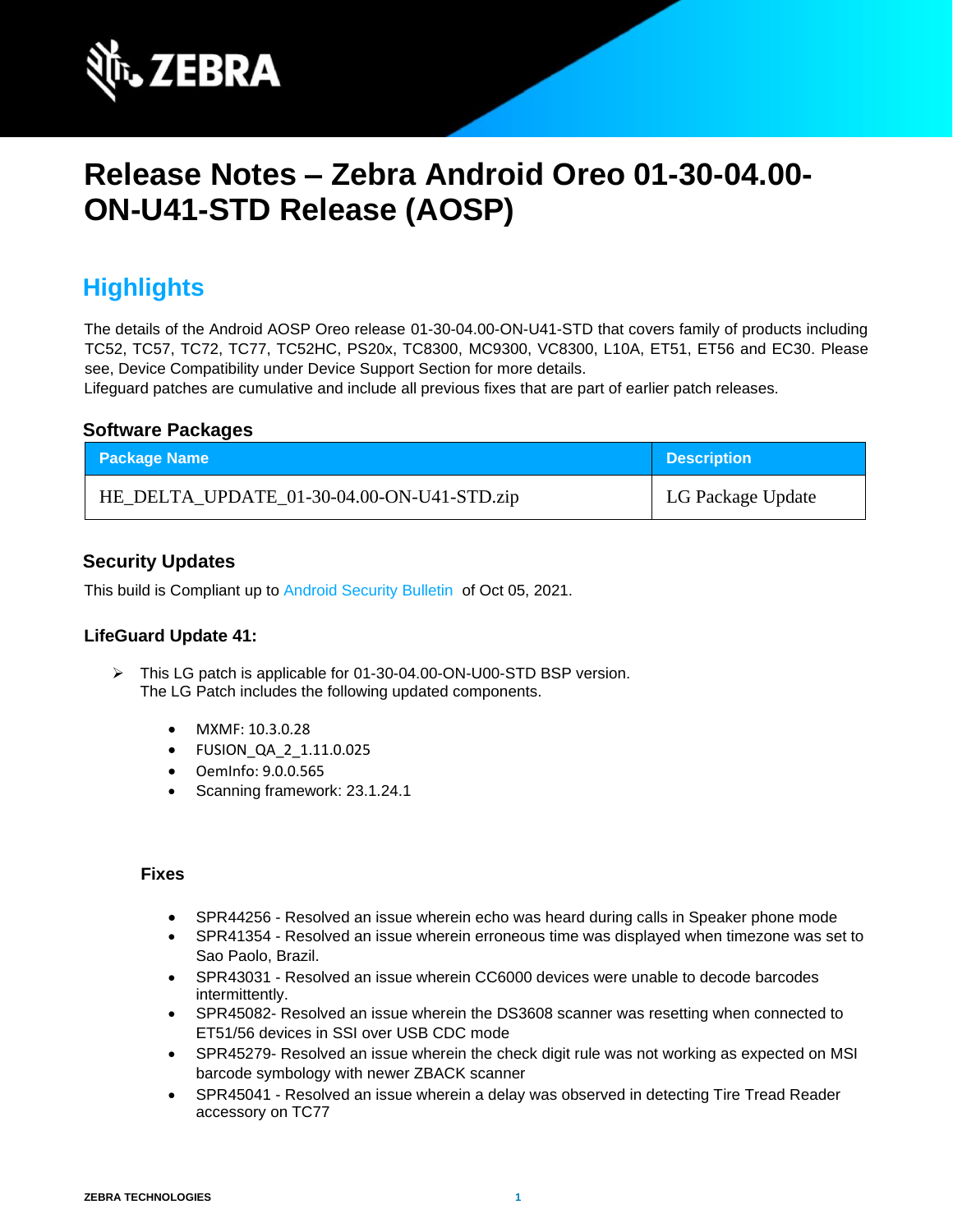

- SPR44942, SPR45110 Resolved an issue wherein TC77/72 device was experiencing random touch events intermittently.
- SPR44889 Resolved an issue wherein NFC "Reset to Factory defaults" option was not working in later Oreo releases.

- Added BLE battery support for TC52 and TC57 devices.
- Added support for WLAN Front End Module 45868 on TC72, TC77, ET51, ET56, EC30, PS20, TC52, TC57, L10, TC83, MC93, CC600, CC6000 and VC83 devices.
- Added support for BT Module 22545 on TC72, TC77, TC52 and TC57 devices.
- Added support in OemInfo for WIFI MAC, WIFI AP MAC, ETHERNET MAC and grant read access to applications signed with updated Zebra OEM keys

#### **LifeGuard Update 36:**

➢ This LG patch is applicable for 01-30-04.00-ON-U00-STD BSP version.

#### **Fixes**

• SPR45273 - Patched the use-after-free security vulnerability which could allow code execution and local elevation of privilege to the kernel from an untrusted application.

#### **LifeGuard Update 35:**

- ➢ This LG patch is applicable for 01-30-04.00-ON-U00-STD BSP version. The LG Patch includes the following updated components.
	- MXMF: 10.3.0.27
	- FUSION\_QA\_2\_1.11.0.024
	- PTT Express 3.1.54

- SPR41003 Resolved an issue wherein BluParrot headset connected to ET51 was picking up voice from a farther distance.
- SPR43683 Resolved an issue where USB to Serial Port converter was not working on a 3rd party cradle.
- SPR43148 Resolved an issue where configuring WLAN Channels in range format through OEMConfig use to fail.
- SPR43770/SPR43773 Resolved an issue wherein a framework reset was observed intermittently.
- SPR43429/SPR43802 Resolved an issue wherein OS update initiated through StageNow immediately after boot use to fail intermittently
- SPR41910 Resolved an issue wherein first touch was not working correctly after resume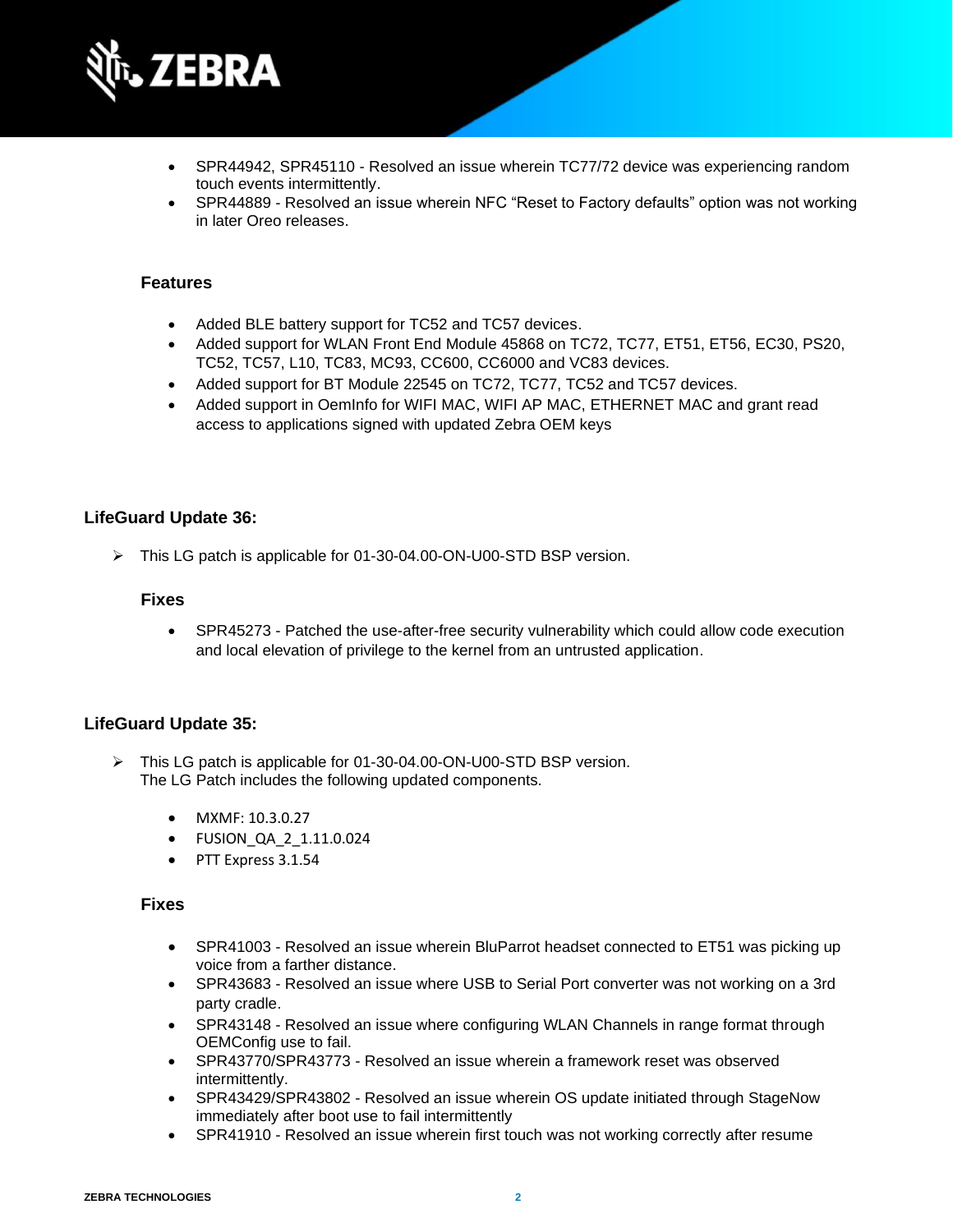

- SPR41881 Resolved an issue wherein a permission that was not supported originally on a OS was not regranted to application upon newer OS update that supported those permissions
- SPR 44252 Resolved an issue where PTT calls would sometimes not terminate with the release of the button.
- SPR44031 Resolved an issue wherein random touch events were getting generated without end user touching the screen.
- Added fix for multiple vulnerability issues with respect to Fragmentation and Forging attacks.

- Added support for SHT4x humidity Sensor on MC93.
- Added support for LSM6DSM Gyroscope/accelerometer Sensor on MC93, TC8300, and PS20 devices.

#### **LifeGuard Update 32 (Released for ET51 and ET56 only):**

- ➢ This LG patch is applicable for 01-30-04.00-ON-U00-STD BSP version. The LG Patch includes the following updated components.
	- Scanning framework: 23.1.23.0

#### **Fixes**

• SPR41882: Resolved an issue where we were Unable to provision device using QR code with EXTRA\_PROVISIONING\_WIFI\_PROXY\_HOST and EXTRA\_PROVISIONING\_WIFI\_PROXY\_PORT.

#### **Features**

• Added support for Zebra Integrated Scanner Frame SKU's ET51CE-G21E-SFA6, ET51CE-G21E-SFNA, ET51CE-G21E-SFIA and ET51CE-L21E-SFCN, that supports the Zebra PL5000 decoder, which replaces the Zebra PL3307 decoder.

#### **LifeGuard Update 31:**

- ➢ This LG patch is applicable for 01-30-04.00-ON-U00-STD BSP version. The LG Patch includes the following updated components.
	- MXMF: 10.3.0.24/ OSX: QCT.81.8.26.23
	- FUSION\_QA\_2\_1.11.0.021\_O

- SPR43012 Resolved an issue wherein USB based bin file staging was intermittently not working.
- SPR41623 Resolved an issue where TC52 was displaying incorrect magnetometer values
- Added a feature to handle the network issue of ARP Requests not getting response from backend network.
- Added a feature to detect low RSSI conditions and scenarios and allow device to do quick recovery from the low RSSI state.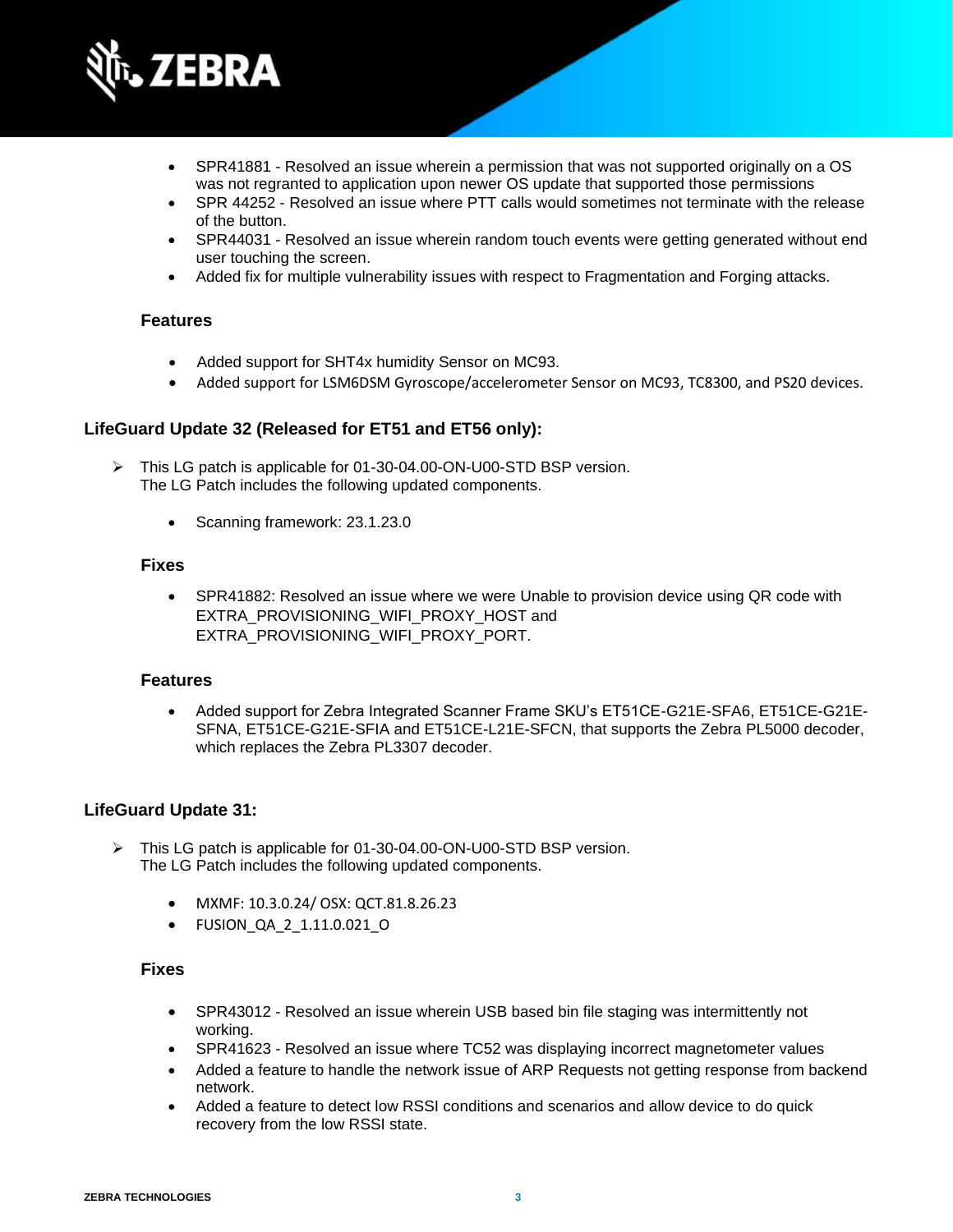

• Added support for LSM6DSM Gyroscope/accelerometer Sensor on TC72/TC77, TC52/57 devices.

#### **LifeGuard Update 25 (Not released for ET51, ET56, TC52, TC57, TC52HC):**

- ➢ This LG patch is applicable for 01-30-04.00-ON-U00-STD BSP version. The LG Patch includes the following updated components.
	- MXMF: 10.3.0.24/ OSX: QCT.81.8.26.21
	- Scanning Framework: 23.1.22.0
	- OemInfo: 9.0.0.331

#### **Fixes**

- SPR40428: Resolved an issue where the display backlight was not turning on after resuming or turning on the device.
- SPR41891: Resolved an issue where the WLAN profile is permanently disabled when wrong credentials are entered.
- SPR41635: Updated the APN details for Telefonica operator.
- SPR41911: Resolved an issue where the MX TouchMgr 'protector' param (Screen Protector (checkbox)) would not set the value to "false".
- SPR43144: Fixed an issue wherein Microsoft PowerApps installation was failing.
- SPR41763: Resolved an issue where intermittently Airplane mode was enabled after an improper Battery Swap.
- SPR40216: Resolved an issue where the Torch Mode light intensity was too high when turned on for a longer time.

#### **LifeGuard Update 20 (Released for ET51 and ET56 only):**

- ➢ This LG patch is applicable for 01-30-04.00-ON-U00-STD BSP version. The LG Patch includes the following updated components.
	- DataWedge 8.2.211
	- StageNow 5.1.0.1
	- EMDK 9.0.3.3003
	- MXMF: 10.3.0.18/ OSX: QCT.81.8.25.21
	- Scanning framework: 23.01.22.00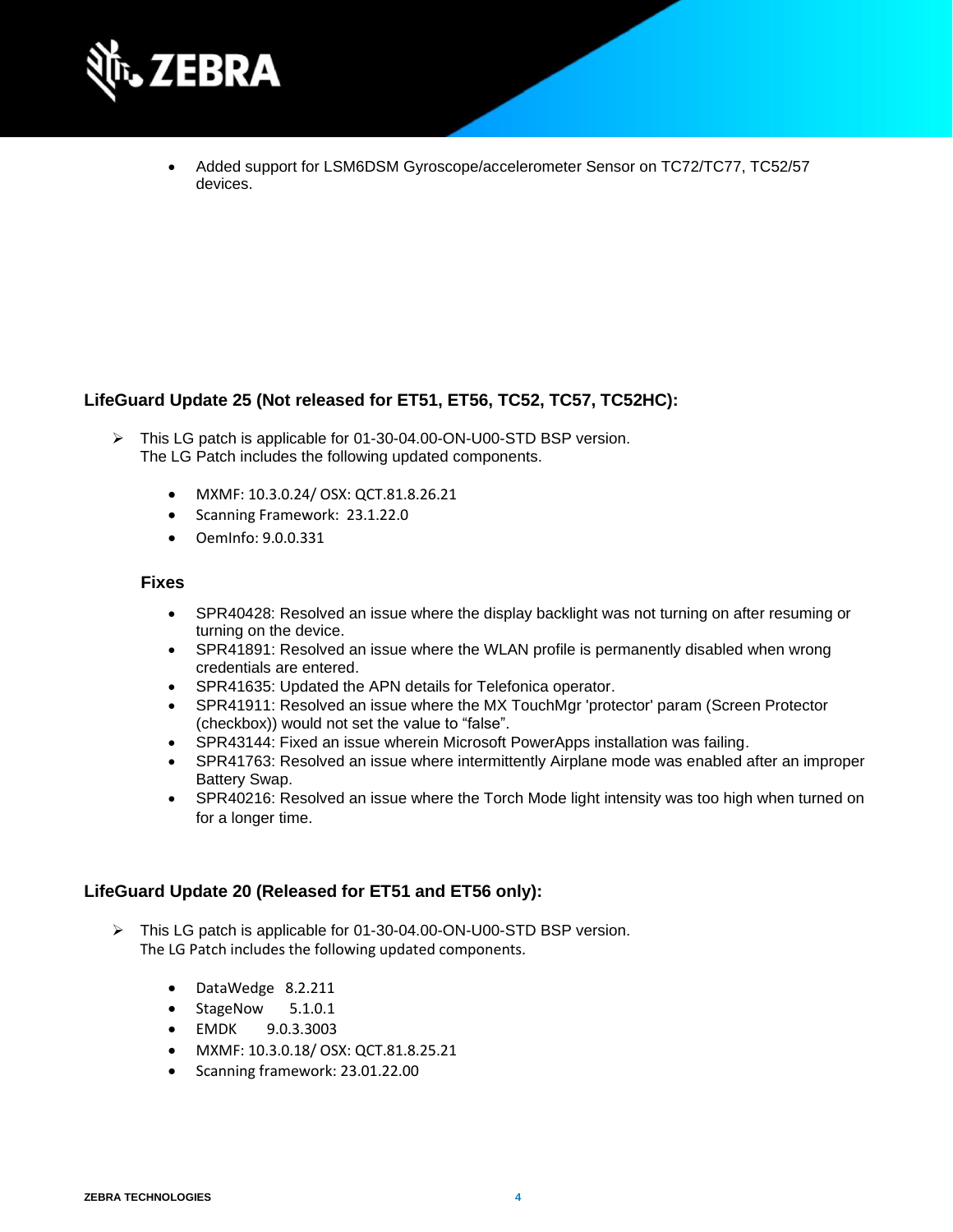

- SPR41440: Added support to retrieve logs when device goes into rescue party mode.
- SPR40468: Resolved an issue wherein some part of barcode data was getting lost when used along with DS3678 in HID mode.
- SPR39238: Updated Chromium browser to v85 for AOSP BSP only to resolve same site cookie vulnerability.
- SPR40219: Resolved an issue wherein MSI barcodes were not getting decoded.
- SPR40672: Resolved an issue wherein CTRL key was not able to be suppressed using stage Now in VC83.
- SPR40400: Resolved an issue wherein WWAN was disconnecting at high temperatures.
- SPR41037: Updated the APN details for Movistar operator.
- SPR41038: Updated the APN details for Telenor operator.
- SPR40859: Resolved an issue wherein frequent drops in LTE data drop was being reported.
- SPR41400: Resolved an issue wherein key remapping was not working for CTRL and other advanced key modifiers using OemConfig.
- SPR40906/SPR40819: Resolved an issue wherein 7-bit ASCII encoded data matrix code was not getting decoded.
- SPR41116: Resolved an issue wherein user was unable to configure Code128 Ignore FNC4 param from Datawedge on ET51, ET56 with Integrated scanner.
- SPR41056: Resolved an issue where device boots with the active SIM card the message popup shows "No SIM detected"
- Resolved an issue where device failed to perform sim slot switching and crashed.

#### **Features**

- Added support for Zebra Scanner Expansion Back ZBK-ET5X-10SCN7-02, ZBK-ET5X-8SCN7- 02, that supports the SE4770 scan engine.
- Added support for Multibarcode feature Read only specific barcodes
- Added support in OemInfo to allows customer applications and sideloaded applications to read BTMAC address.
- Added support for SAM Bridge FW Version in Settings App.
- Added support for A/B Streaming Update.
- Added support for enabling custom features with CustomFeatureCSP
- Added support to clear the list of Bluetooth paired devices.
- Added support for Illumination Brightness parameter for SE4710 & SE4750 Scan Engines.
- Added support for Feature based Zebra software Licensing support for Enterprise Browser.
- Added Support "Wake up and Scan" on Trigger Press

#### **LifeGuard Update 19 (Not Released for ET51 and ET56):**

- ➢ This LG patch is applicable for 01-30-04.00-ON-U00-STD BSP version. The LG Patch includes the following updated components.
	- DataWedge 8.2.211
	- StageNow 5.1.0.1
	- EMDK 9.0.3.3003
	- MXMF: 10.3.0.18/ OSX: QCT.81.8.25.21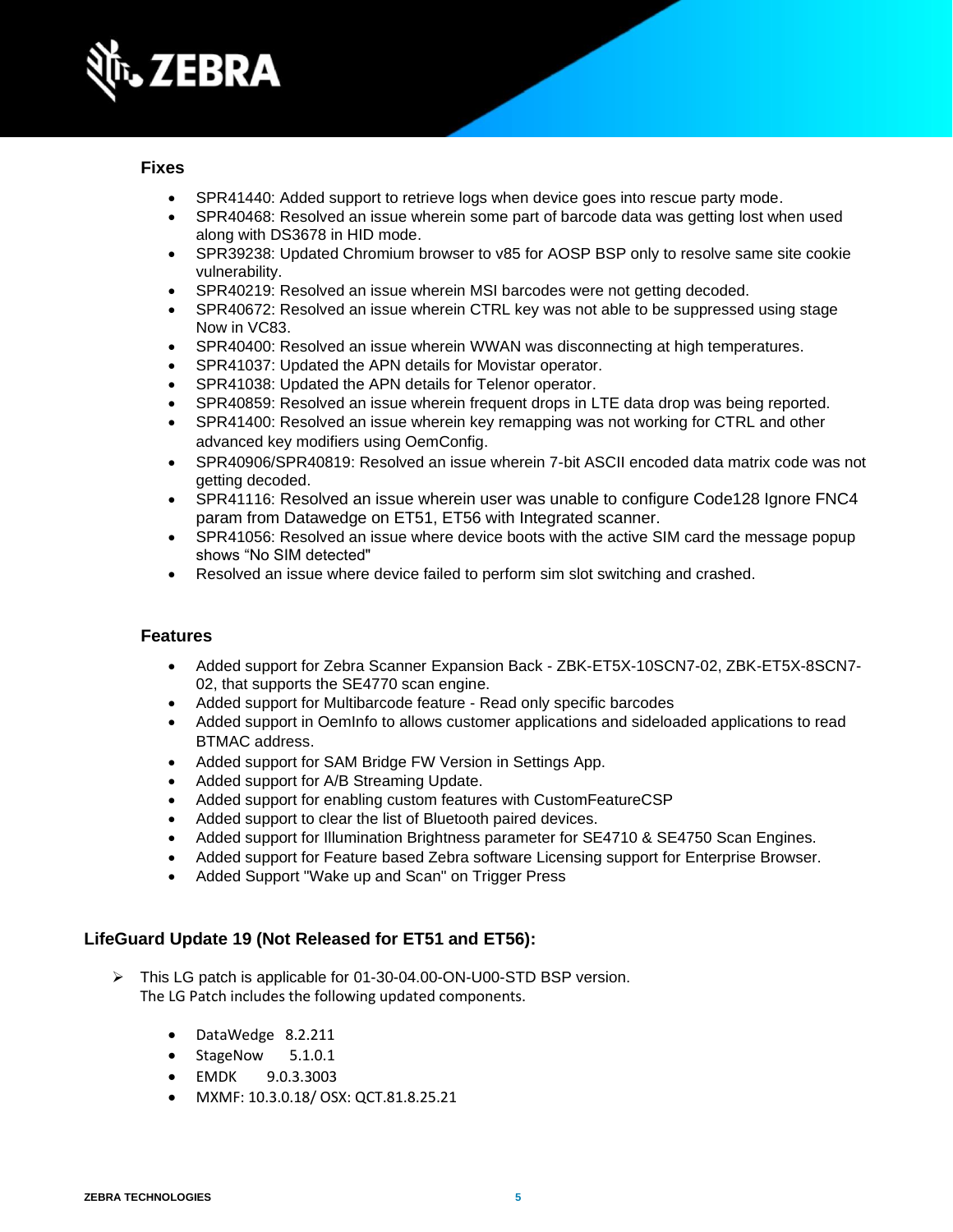

- SPR41440: Added support to retrieve logs when device goes into rescue party mode.
- SPR40468: Resolved an issue wherein some part of barcode data was getting lost when used along with DS3678 in HID mode.
- SPR39238: Updated Chromium browser to v85 for AOSP BSP only to resolve same site cookie vulnerability.
- SPR40219: Resolved an issue wherein MSI barcodes were not getting decoded.
- SPR40672: Resolved an issue wherein CTRL key was not able to be suppressed using stage Now in VC83.
- SPR40400: Resolved an issue wherein WWAN was disconnecting at high temperatures.
- SPR41037: Updated the APN details for Movistar operator.
- SPR41038: Updated the APN details for Telenor operator.
- SPR40859: Resolved an issue wherein frequent drops in LTE data drop was being reported.
- SPR41400: Resolved an issue wherein key remapping was not working for CTRL and other advanced key modifiers using OemConfig.
- SPR40906/SPR40819: Resolved an issue wherein 7-bit ASCII encoded data matrix code was not getting decoded.
- SPR41116: Resolved an issue wherein user was unable to configure Code128 Ignore FNC4 param from Datawedge on ET51, ET56 with Integrated scanner.
- SPR41056: Resolved an issue where device boots with the active SIM card the message popup shows "No SIM detected"
- Resolved an issue where device failed to perform sim slot switching and crashed.

#### **Features**

- Added support for Multibarcode feature Read only specific barcodes
- Added support in OemInfo to allows customer applications and sideloaded applications to read BTMAC address.
- Added support for SAM Bridge FW Version in Settings App.
- Added support for A/B Streaming Update.
- Added support for enabling custom features with CustomFeatureCSP
- Added support to clear the list of Bluetooth paired devices.
- Added support for Illumination Brightness parameter for SE4710 & SE4750 Scan Engines.
- Added support for Feature based Zebra software Licensing support for Enterprise Browser.
- Added Support "Wake up and Scan" on Trigger Press

#### **LifeGuard Update 15:**

- ➢ This LG patch is applicable for 01-30-04.00-ON-U00-STD BSP version. The LG Patch includes the following updated components.
	- DataWedge 8.2.48
	- StageNow 5.0.0.1
	- EMDK 8.2.4.2804
	- MXMF: 10.2.0.25/ OSX: QCT.81.8.25.20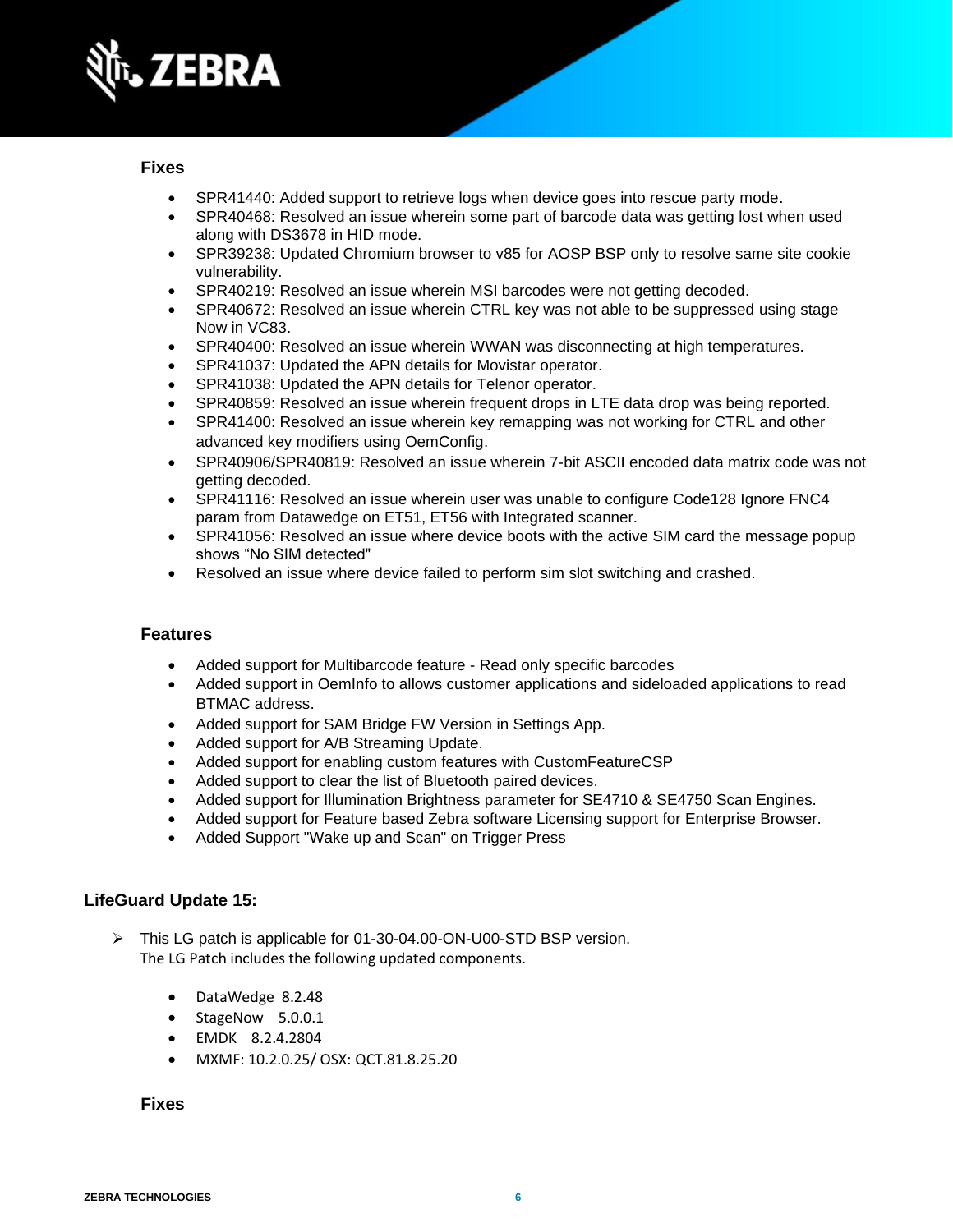

- SPR39478: Resolved an issue wherein user was unable to change the touch mode functionality such as" Stylus, Glove and Finger" using stagenow.
- SPR 40289: Resolved an issue wherein TC52 was intermittently loosing audio connectivity with HS3100.
- SPR40078: Resolved an issue wherein EC30 was performing BLE packet advertisement on incorrect power level when the MAX set level.
- SPR39982: Fixed an issue wherein isVerifyAppsEnabled api was returning false though it was enabled from settings.
- SPR40301: Resolved an issue where Webview does not load intermittently after Enterprise Reset with GMS-Restricted persistent profile.
- SPR39795: Resolved an issue wherein timestamp was missing in dotcode scanned data.
- SPR40025: Removed the ImagerMode options from Datawedge as it is not supported.
- SPR40770: Standardized the Thermal mitigation response for TC57
- SPR40602: Resolved an issue wherein WFW Manager CSP was returning coverage view config error.

- Added support for Edge-detect Document Capture
- Add support for Signature presence checking with anchor barcode image capture.
- Add UI support for Enterprise NFC.
- Added support for 802.11k Link and Beacon Measurement
- Provided additional option for the user to change the touch panel mode configuration from Power Menu without going into settings menu once it is enabled using the csp file.
- Added Support for Trusted Device Pairing and Single Pairing feature over Bluetooth
- Integration of Custom Feature CSP to add ability to suppress USB permissions pop-up notification
- Added support for AR1337 camera on TC52, TC57, TC72, TC77, MC93, TC83 devices(Refer Point 3 in NOTE section for [more info\)](#page-11-0)
- Added software audio codec support for TC83 Rev B SKU with HW ID 651,653,654,655,656,658,659,660,661,662,664,666,667,668,669 (Refer Point 4 in NOTE section for [more info\)](#page-11-0)
- Added support for KYPD-MC93DLA-01 and KYPD-MC93DLA-10 custom keypads on MC93.
- Added feature in OemInfo to verify the signature and grant read data access to applications signed with Zebra OEM keys or MX Plugin CSP keys.
- Added feature in ZDS to receive southbound messages from FCM in Oreo devices.

#### **LifeGuard Update 13:**

- ➢ This LG patch is applicable for 01-30-04.00-ON-U00-STD BSP version. The LG Patch includes the following updated components.
	- $MX: -10.1.0.47$
	- DataWedge: 8.1.48
	- EMDK: 8.1.9.2709
	- OSX: 81.8.25.19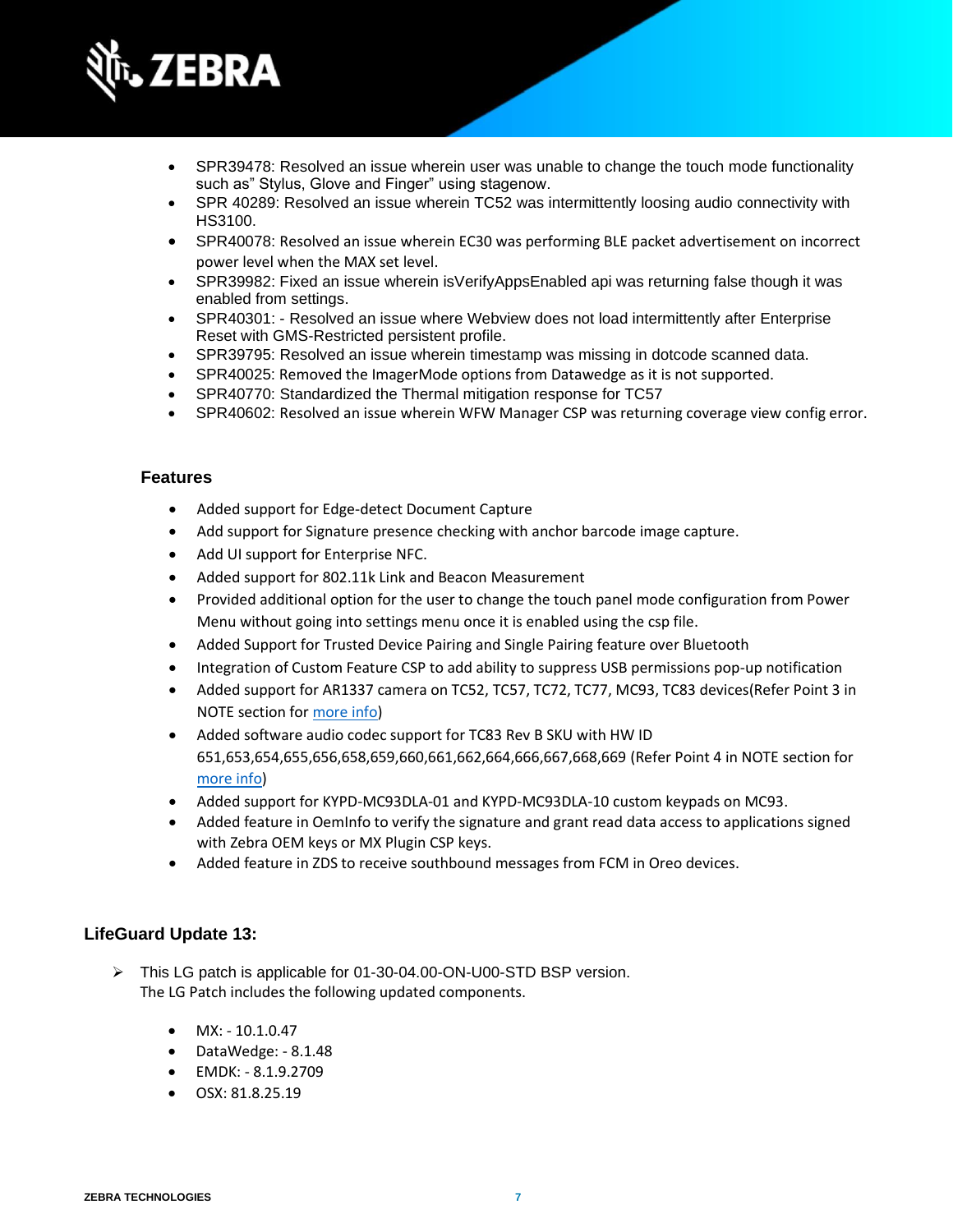

- SPR40239 Resolved an issue wherein the QR code provisioning failed to work on non-camera SKUs using built-in scanner
- SPR40567 Resolved an issue wherein DataWedge used to crash upon sending enable/disable DW intent from an Application
- SPR40544 Resolved an issue wherein Connected notification was not being sent by Datawedge to the Applications when "AutoSwitch to default on event" was enabled.
- SPR40408, SPR40771, SPR40400 Fixed an issue wherein WAN was getting turned off at very high temperatures and would turn back on after the temperature reduced by a great extent.
- SPR40500 Resolved an issue wherein the configured custom private Verizon APNs used to get reverted to defaults on updating the BSP.
- IrDA Raw mode throughput issue has been solved in this release.

#### **LifeGuard Update 12:**

➢ This LG patch is applicable for 01-30-04.00-ON-U00-STD BSP version.

#### **Fixes**

 $\triangleright$  Fixed multiple vulnerability in the QCOM SoC

#### **LifeGuard Update 11 (Only for TC72/TC77):**

➢ This LG patch is applicable for 01-30-04.00-ON-U00-STD BSP version.

#### **Features**

• Added Display timing optimization for TC72/TC77 SKUs supporting the SE4770 scan engine New display vendor devices.

#### **LifeGuard Update 10:**

➢ This LG patch is applicable for 01-30-04.00-ON-U00-STD BSP version.

#### **Fixes**

- SPR40250 Resolved an issue wherein user was unable to power off the device by clicking on the Power menu item while automation suite was running on the device.
- SPR40109 Resolved an issue wherein proxy service was getting killed after reboot.
- SPR39918 Resolved an issue wherein Phone information was being displayed upon dialing UUID code.
- SPR39868 Resolved an issue wherein Diamond key UI was showing (/) instead of (?) while in shifted state.
- SPR37883 Resolved an issue wherein proxy resolution fails when Java script functions are invoked.

#### **LifeGuard Update 08:**

➢ This LG patch is applicable for 01-30-04.00-ON-U00-STD BSP version. The LG Patch includes the following updated components.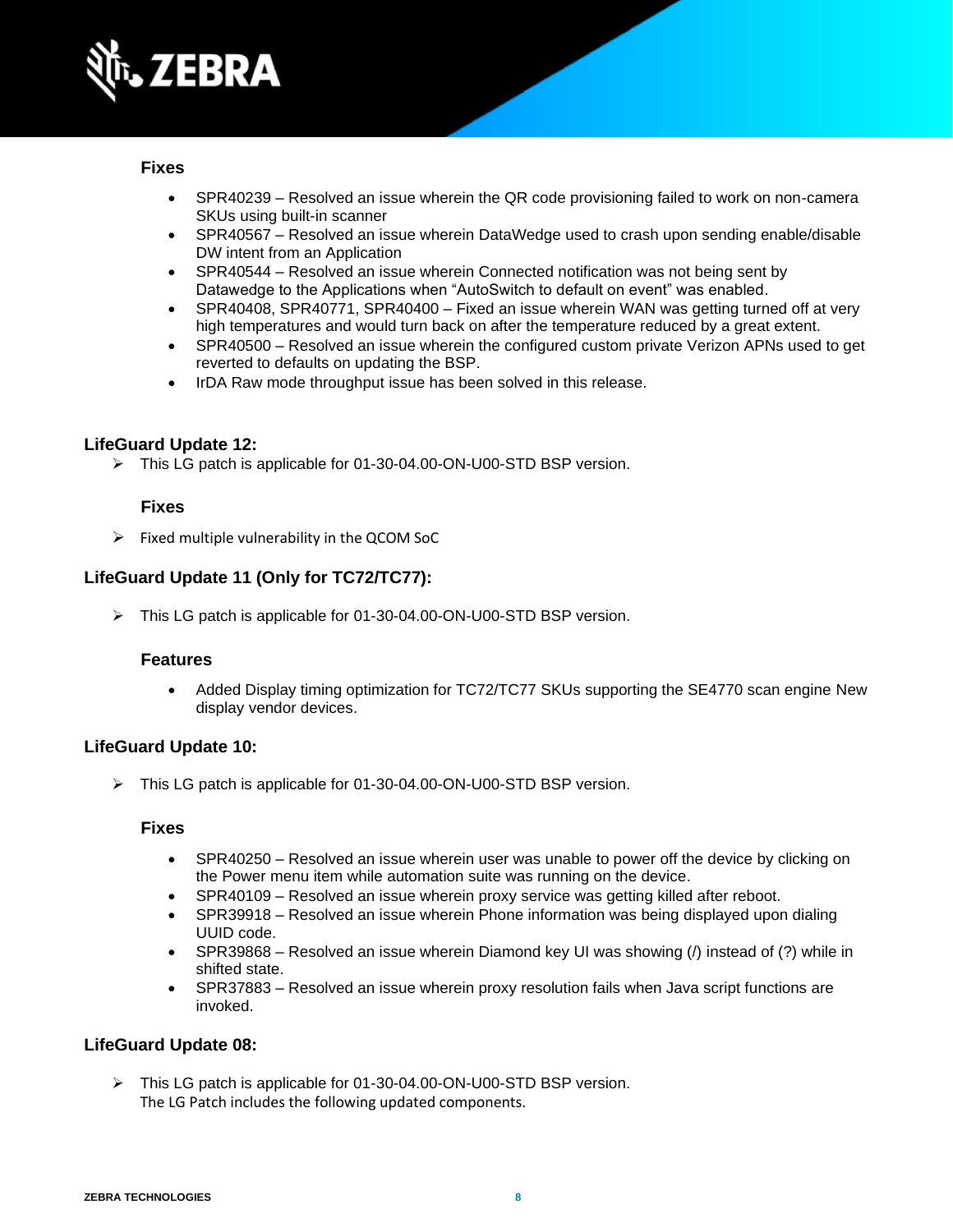

- $MX: -10.1.0.33$
- DataWedge: 8.1.38
- EMDK: 8.1.6.2706
- StageNow-Client: 4.3.2.3
- MX Proxy Framework: 10.1.0.5
- Scanning Framework: 23.1.16.0
- PTT Express: 3.1.46 (Added PTT Express A la Carte license)

- SPR39482//SPR40126 Resolved an issue wherein the check digit rule was not working as expected on MSI barcode symbology.
- SPR40076 Resolved an issue wherein scanner framework crash was seen due to incorrectly invoking of EMDK API sequence.
- SPR39819 Resolved an issue wherein an additional "Enter key" was being added in the barcode data when Datawedge ADF rule for Line feed Action Key Char was set to "Send Char" 10.
- SPR39560 Resolved an issue wherein upon performing OS updates with below 30% battery level would lead to device prompting for the device password.
- SPR39522 Resolved an issue wherein the CTRL key combination modifier functionality was not working when pressed with any other key in quick succession.
- SPR37538 Resolved an issue wherein batteries were not getting charged when placed in toaster while it used to charge in the device.
- SPR38955 Resolved an issue wherein button actions are incorrect in case user slides finger to touch screen or another on-screen button without lifting.
- SPR39924 Resolved an issue where in DNS resolution was not working as expected in ethernet interface.
- SPR40170 Resolved an issue where Bluetooth was crashing when more than 100 devices are paired.

#### **Features**

- Added support for Digimarc SDK 3.8.1
- Added support for XAPDU and SAM ATR, PPS on TC7x SAM product
- Permanently disabled Ambient Display for EC30
- Added support of Individual Wakeup source for EC30
- Added support for USB-C charging for ET51 Scanner Frame SKU

#### **LifeGuard Update 06:**

- ➢ This LG patch is applicable for 01-30-04.00-ON-U00-STD BSP version. The LG Patch includes the following updated components.
	- $MX: -10.0.5.1$
	- DataWedge: 8.0.42
	- StageNow-Client: 4.2.6.6
	- MX Proxy Framework: 10.0.1.1
	- Enterprise Browser: 2.7 (for PS20 devices only)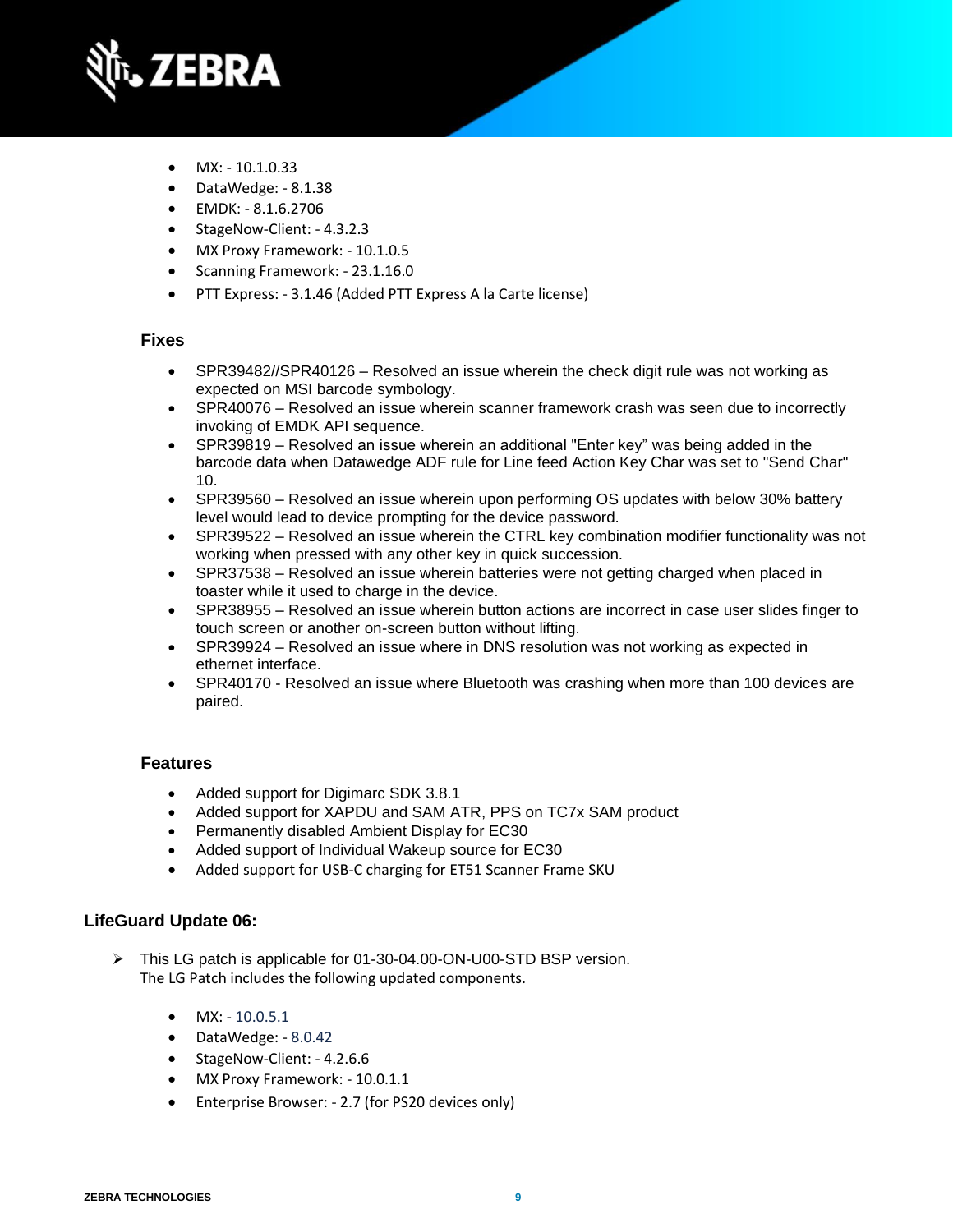

- SPR39784/SPR39879 Resolved an issue wherein setting time zone would not set the time correctly via MX
- SPR39878 Resolved an intermittent crash issue in Datawedge.
- SPR39592 Resolved an issue wherein intermittently the BT Pairing pop up would appear on disconnecting a BT scanner.
- SPR39647 Resolved an issue wherein CODE39 symbology was not being decoded
- SPR39327 Resolved an issue wherein intermittently devices would get stuck in fastboot screen after a Factory reset.

#### **Features**

- Added eSIM provisioning
- Added support to change the device's domain selection like from voice to data and vice versa.
- Added auto selection of active SIM/USIM/eSIM subscriptions when device is in DSDS mode

#### **LifeGuard Update 04:**

- ➢ This LG patch is applicable for 01-30-04.00-ON-U00-STD BSP version. The LG Patch includes the following updated components.
	- $MX: -10.0.2.6$
	- DataWedge: 8.0.37
	- StageNow-Client: 4.2.5.5
	- Enterprise Keyboard: 2.2.2.3
	- EMDK: 8.0.10.2621
	- DDT: 1.20.0.2
	- Event injection Service: 4.3.0.0
	- Zebra Folder: -10.0
	- Wi-Fi: FUSION\_QA\_2\_1.11.0.008\_O
	- OSX: QCT.81.8.25.18

- SPR39012 Resolved an issue wherein the profile with SKIP SUW used to take more time to get applied
- SPR39545-Resolved an issue wherein external USB keyboard was not getting disabled via StageNow or MX
- SPR39405- Resolved an issue wherein cellular network connection failure were observed.
- SPR39514-Resolved an issue wherein while using chrome in GMS restricted profile, enable Google Play services notification popup used to appear.
- SPR39613 Resolved an issue where Device was unable to fetch UUID details of remote device
- SPR39513- Resolved an issue wherein screen would not wake up from suspend when using scan-trigger as wakeup source
- SPR39006 Added support to automatically agree to the location consent when the location modes are changed using WirelessMgr CSP
- SPR35665 Resolved an issue wherein Google keyboard settings are not persisting through a reboot when configured directly after factory reset
- SPR38534 Resolved an issue where disconnection is observed in Fast Transition mode when device is in suspend state.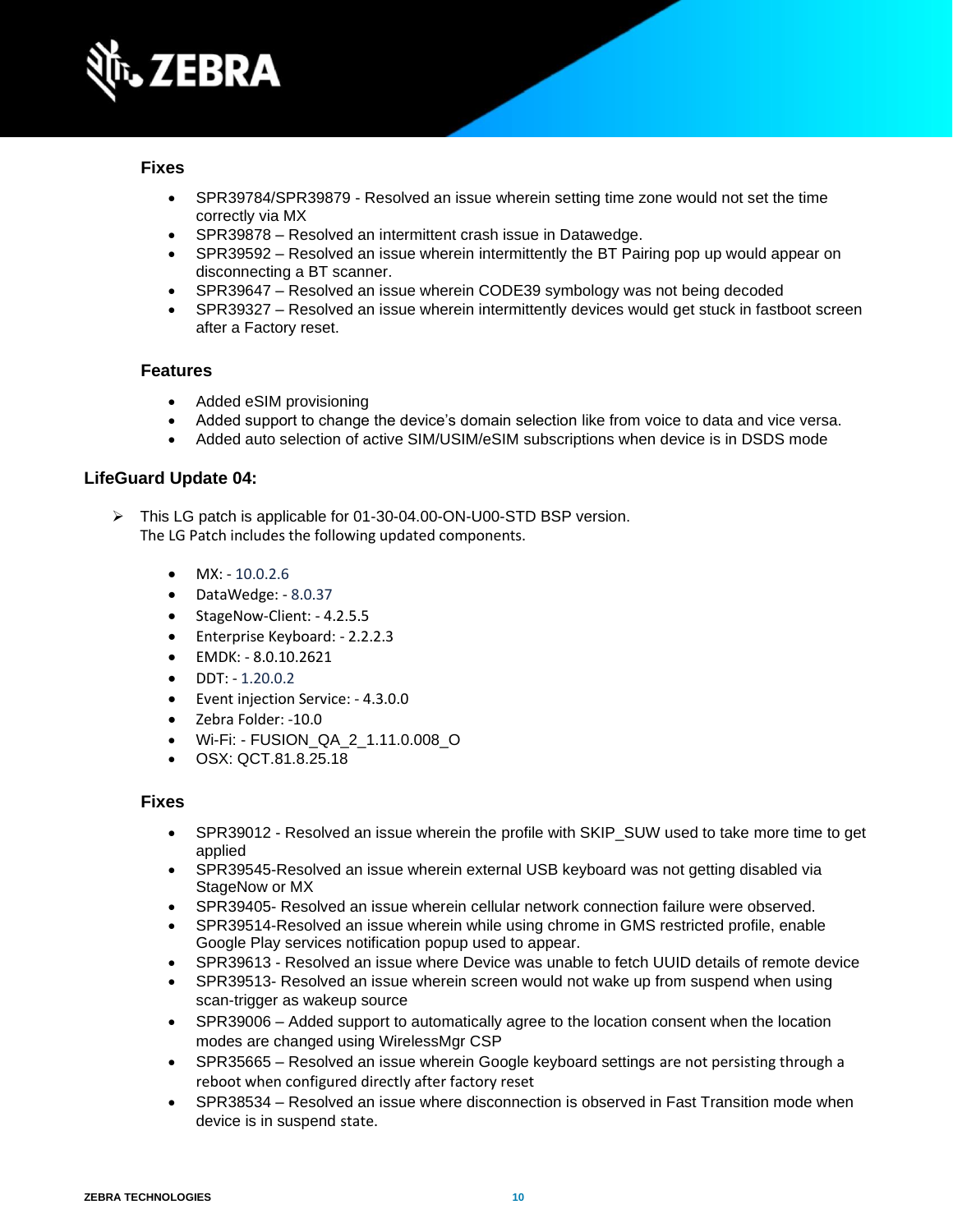

- SPR39082 Resolved an issue wherein Intermittent loss of Ethernet connection is observed.
- SPR38880 Resolved an issue wherein device gets stuck on bootup screen.
- SPR38885 Added support to allow package installation while App whitelist is enabled with App verification mode as long as the package and its corresponding signature is whitelisted.
- SPR39332 Resolved an issue wherein scanning multiple barcodes would not work while in SKIP SETUP Wizard screen
- SPR38739 Resolved an issue wherein streaming of certain MP3 files used to fail
- SPR38748 Resolved an issue wherein multicast voice traffic reception is improved.
- SPR39578-Resolved an issue where Device was unable to retain Bluetooth connection after idle timeout period.
- Fixed an issue on SE4750 scanner devices where scanning would occasionally stop after extensive scanning.
- SPR39544 Resolved an issue wherein the eMMC health data was being reported incorrectly for a specific flash part.
- SPR39644 Included Rxlogger v5.4.16.0 that provides option to store the logs in the Internal sdcard, even when external SDcard is present on the device. User needs to select "Enable Internal sdcard only" to store the logs in the internal sdcard.

- Added Workstation Dock Enhancements & PH10 Support.
- Added Ability to Provision network credentials as part of Android Setup Wizard.
- Added support for Google QR Code integration with device scanner.
- Added support for Raw and IrCOMM modes for existing IrDA SW package.
- Added secure DataWedge Intent APIs for device and data security.
- Added support of Dynamic Staging to mass create barcodes from a single profile.
- Added Ability to easily add support for new File Transfer protocols.
- Added support to Control Access to Sensitive MX Functions.
- Added MC93 Cold Storage SKUs Heater Control Logic Optimization.
- Added Scanner Frame support for ET51.
- Added support for Connectivity analysis retry in Worry Free Wifi
- Added support for Image Capture with anchor barcode.
- Added support for Sensitivity parameter for Presentation mode.
- Added support for Trigger modes (Timed Release & Timed Hold) support in DS36xx and L36xxx scanners.

#### **Cellular carrier supported**

AT&T, Verizon Wireless, Sprint, Telstra, and ROW (Rest of World)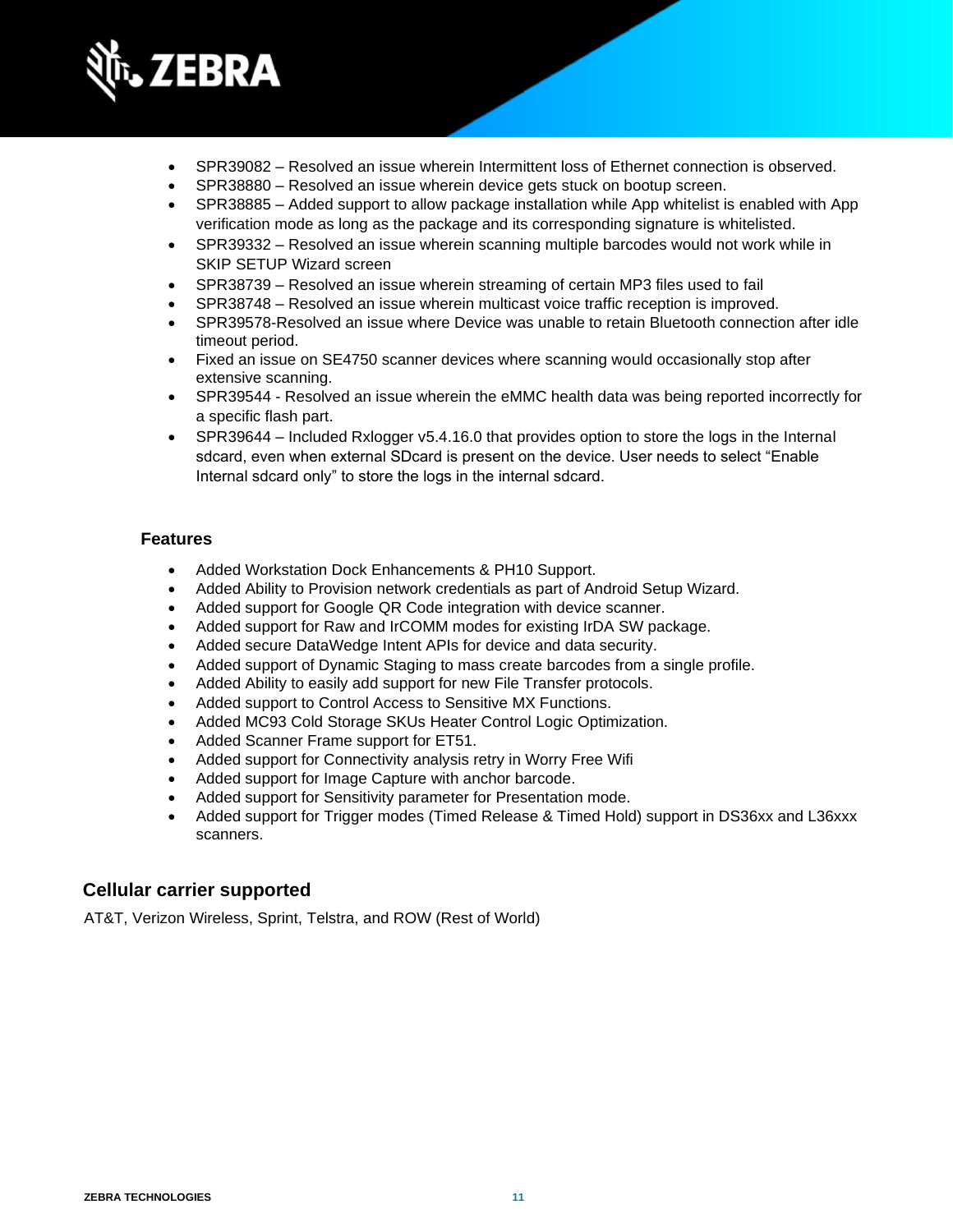

### **Version Information**

Below Table contains important information on versions

| <b>Description</b>          | <b>Version</b>                                      |
|-----------------------------|-----------------------------------------------------|
| <b>Product Build Number</b> | X1-30-04.00-ON-U41-STD                              |
| <b>Android Version</b>      | 8.1.0                                               |
| <b>Security Patch level</b> | Oct 05, 2021                                        |
| Linux Kernel                | 4.4.78                                              |
| <b>Component Versions</b>   | Please see Component Version under Addendum section |

## **Important Links**

- **Requirements and Instructions** 
	- o [Installation and setup instructions](https://www.zebra.com/content/dam/zebra_new_ia/en-us/software/operating-system/helios/oreo-os-update-instructions.pdf)
- [Zebra Techdocs](https://techdocs.zebra.com/)
- <span id="page-11-0"></span>• [Developer Tools](https://developer.zebra.com/)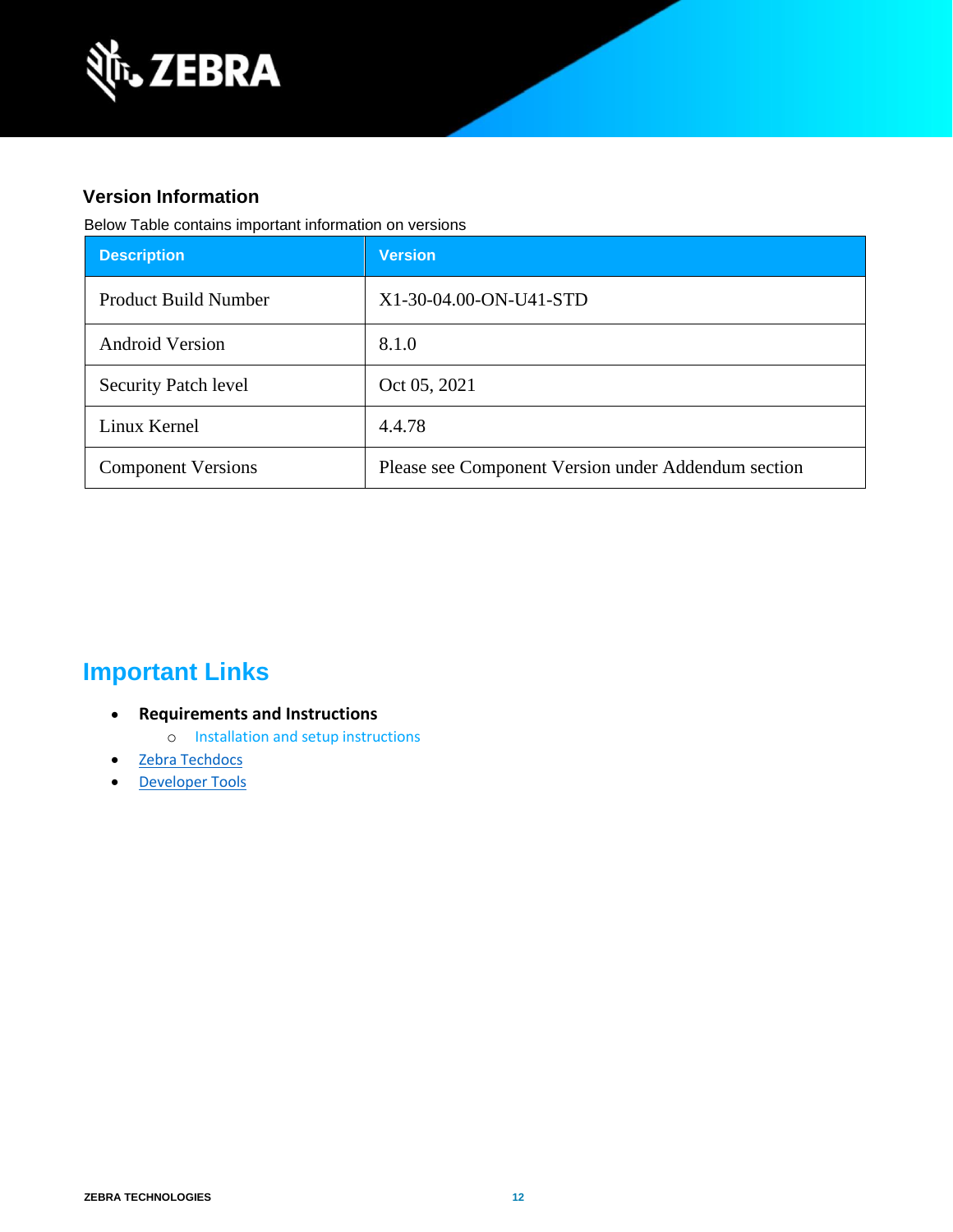

### **Upgrade Options**

Below table provides detailed information on shortest path to upgrade based on current version of software.

| <b>Current Software</b><br><b>Version on Device</b>                                    | <b>Steps to get to this Release</b>                                                                                                                                                                                                                                                                                                                                                     | <b>Comments</b>                                                                                                       |
|----------------------------------------------------------------------------------------|-----------------------------------------------------------------------------------------------------------------------------------------------------------------------------------------------------------------------------------------------------------------------------------------------------------------------------------------------------------------------------------------|-----------------------------------------------------------------------------------------------------------------------|
| $01-12-01.00-ON-Uxx$<br>01-13-20.00-ON-Uxx<br>01-18-02.00-ON-Uxx<br>01-21-18.00-ON-Uxx | Apply Full Package Update<br>HE_FULL_UPDATE_01-30-04.00-ON-U00-STD.zip<br><b>Followed by</b><br>Apply Delta Update<br>HE_DELTA_UPDATE_01-30-04.00-ON-U41-STD.zip                                                                                                                                                                                                                        | <b>Full Package</b><br>Update                                                                                         |
| $01-23-19.00-ON-Uxx$                                                                   | <b>Option 1: Apply Delta Package Update</b><br>HE_DELTA_UPDATE_01-23-19.00-ON_TO_01-30-<br>04.U00-ON.zip<br><b>Followed by</b><br>Apply Delta Update<br>HE_DELTA_UPDATE_01-30-04.00-ON-U41-STD.zip<br><b>Option 2:</b> Apply Full Package Update<br>HE_FULL_UPDATE_01-30-04.00-ON-U00-STD.zip<br><b>Followed by</b><br>Apply Delta Update<br>HE_DELTA_UPDATE_01-30-04.00-ON-U41-STD.zip | Option #1 is<br>recommended as<br>size of Delta<br>package update<br>is smaller<br>compared to Full<br>Package Update |
| $01-30-04.00-ON-Uxx$                                                                   | Apply Delta Update<br>HE_DELTA_UPDATE_01-30-04.00-ON-U41-STD.zip                                                                                                                                                                                                                                                                                                                        |                                                                                                                       |

NOTE:

- 1. The MC93 devices with below HW IDs are not allowed to downgrade to any of the older BSPs than 01.30.04.
	- a. HW IDs: 513, 514, 521, 544, 549, 588, 589
	- b. The HW ID from MC93 devices can be found under "Settings->System->About phone->SW Components ->HW ID"
- 2. The TC72/TC77 devices with new display vendor are not allowed to downgrade to any of the older BSPs. For TC72 the device is not allowed to upgrade to Android P BSP 2.11.01. To identify the display type on TC72/TC77 devices user can check the ro.config.device.display property using getprop command from adb.
	- a. For TC72/TC77 Original Display vendor device [ro.config.device.display] = 900
	- b. For TC72/TC77 New Display vendor device [ro.config.device.display] = 512
- 3. In devices with AR1337 camera on TC72, TC77,TC52,TC57,MC93,TC83 , the camera will not work with any of the older LG releases or BSPs below 01-30-04.00-OG-U15.They can be identified by reading the property "ro.config.device.camera0" using getprop command from adb.
	- a. [ro.config.device.camera0]: [128]
	- b. [ro.config.device.camera0\_sensor\_name]: [ON-Semi AR1337]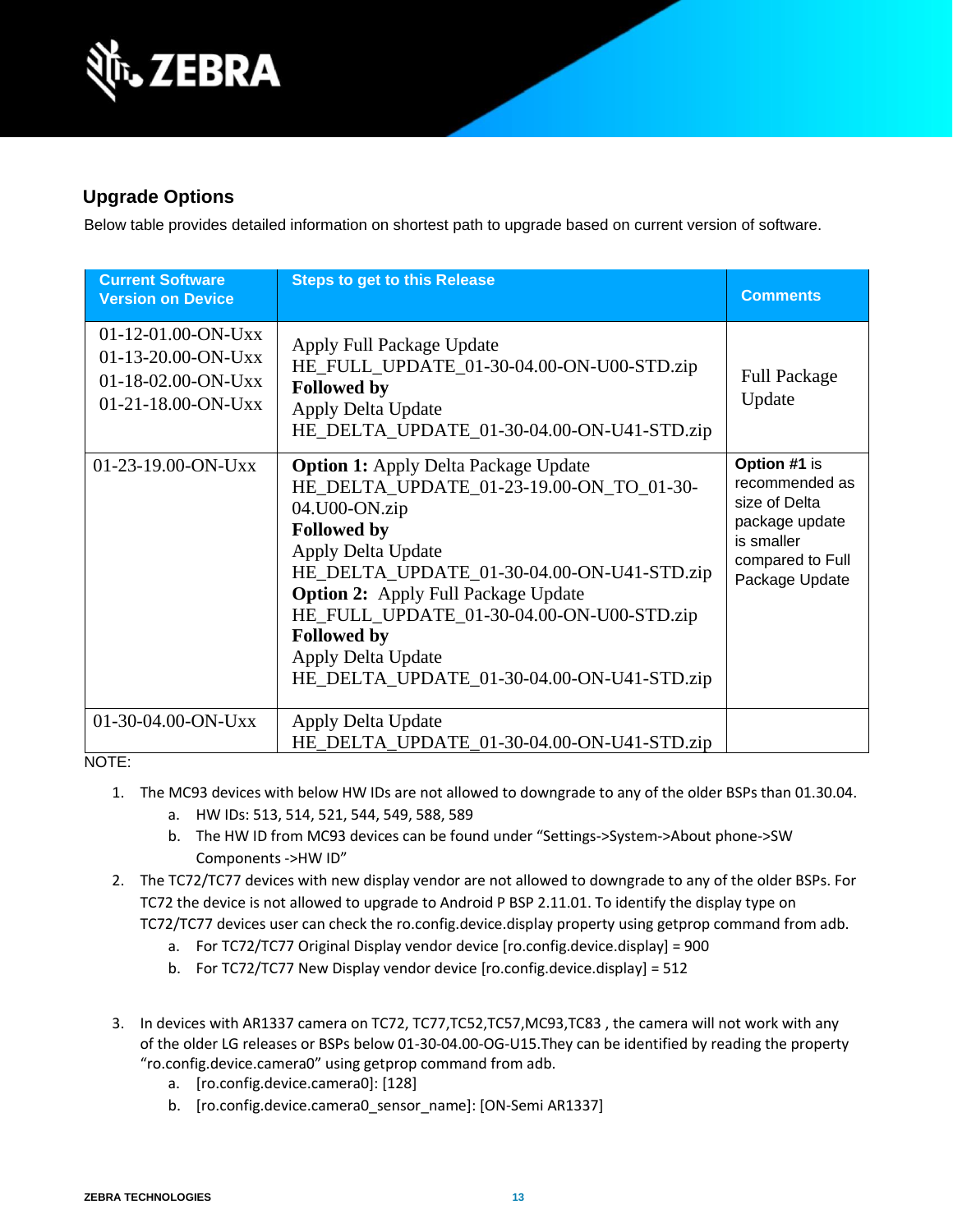

- c. TC52, TC77, TC72, TC77 AR1337 new SKU list with AR1337 camera support is available in Device support section in the release notes
- 4. TC83 Rev B SKU's (HW ID's 651,653,654,655,656,658,659,660,661,662,664,666,667,668,669) are not allowed to downgrade to any of the older LG releases or BSPs below 01-30-04.00-ON-U15 .
	- a. The HWID can be identified from Settings->System->About phone->SW Components->HW ID or by reading the property "ro.config.device.sku" using getprop command from adb .
- 5. The MC93 devices with SHT4x Humidity Sensor require 01-30-04.00-ON-U35-STD or higher to ensure full humidity sensor functionality

MC93 SHT4x humidity sensor devices can't be downgrade below 01.30.04 Lifeguard Update 35 To identify the SHT4x humidity sensor on the device users can check the ro.config.device.sku property using getprop command from adb.

- a. Devices with for SHT4x humidity sensor will have [ro.config.device.sku] = 522 or 523.
- b. Devices with SHT4x humidity sensor will list HW ID as 522 or 523 on "Settings-->About phone-->SW components-->HW ID"
- 6. To identify the LSM6DSM Gyroscope/accelerometer sensor on the device users can check the ro.config.device.gyro property using getprop command from adb.
	- a. Devices with LSM6DSM sensor will have [ro.config.device.gyro] = 8.
	- b. Devices with LSM6DSM sensor will list sensor type as LSM6DSM on "Settings-->About phone-->SW components-->Gyroscope" or "Settings-->About phone-->SW components -- >Accelerometer".
- 7. LG CFE Patch U41 is a Mandatory patch for devices with WLAN Front End Module 45868 & BT Filter 22545 WLAN Front End Module can be identified using adb shell getprop ro.config.device.wlan\_fem [ro.config.device.wlan\_fem]: [QM45868]

BT Module can be identified using adb shell getprop ro.bluetooth.bt\_filter ro.bluetooth.bt\_filter=QM22545

## **Known Constraints and Workarounds**

- WiFi sleep policy set to "Always" (Android O limitation)
- Some devices operate at 320 dpi. This screen configuration results in the majority of the AOSP applications displaying content consistently in both portrait and landscape modes. In most cases if the application layout is not optimal in landscape it is optimal in portrait or vice versa. However, there are a few applications that do not render properly in either portrait or landscape. In this case the suggested alternative is to change the display size using the bundled Display Settings APK or use settings menu to change the display size and font size (settings  $\Box$  Display  $\Box$  Advanced settings  $\Box$  Display Size / Font Size).
- Upgrading from a higher SPL level in Oreo to a lower SPL level in A10, will result in loss of user data.
- Illumination brightness is set to maximum by default for SE4710 and SE4750 Scan Engines.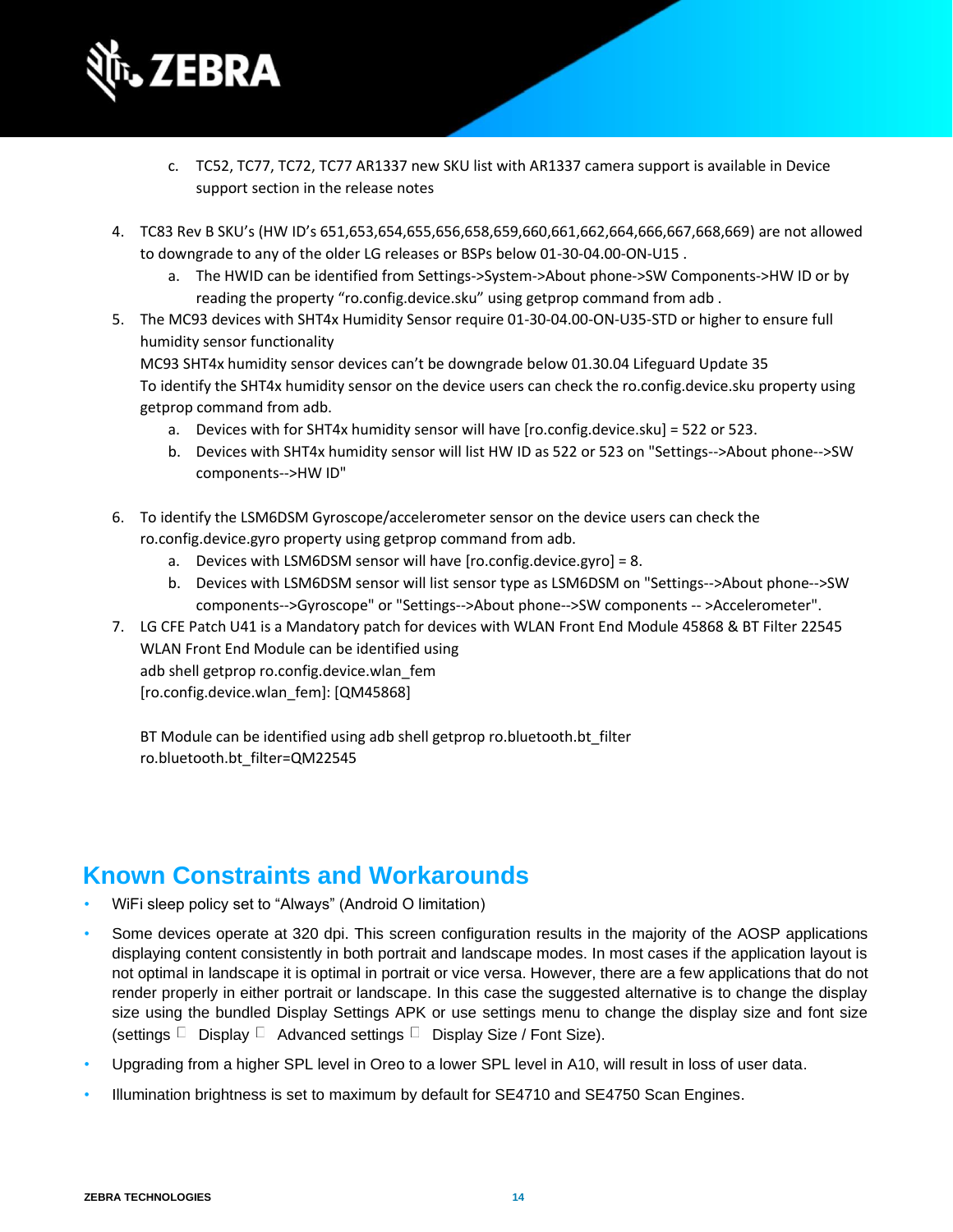

• TC72/TC77, TC52/57 devices with LSM6DSM Gyroscope/accelerometer Sensor shouldn't use software released before 01-30-04.00-ON-U31

To identify the Gyroscope/accelerometer sensor on the device users can check the ro.config.device.gyro property using getprop command from adb.

Devices with LSM6DSM sensor will have [ro.config.device.gyro] = 8.

Devices with LSM6DSM sensor will list sensor type as LSM6DSM on "Settings-->About phone-->SW components-->Gyroscope" or "Settings-->About phone-->SW components -->Accelerometer".

• Support for ZBK-ET5X-10SCN7-02 and ZBK-ET5X-8SCN7-02 (SE4770 scan engine devices) is not available with software released before 01-30-04.00-ON-U20-STD.

## **Device Support**

This software release has been approved for use on the following devices.

| <b>Device</b><br><b>Family</b> | <b>Part Number</b>                     |                              | <b>Device Specific</b><br><b>Manuals and</b><br><b>Guides</b> |
|--------------------------------|----------------------------------------|------------------------------|---------------------------------------------------------------|
| <b>TC52</b>                    | TC520K-2PEZU4P-CN<br>TC520K-2HEZU4P-CN |                              | <b>TC52 Home Page</b>                                         |
| <b>TC72</b>                    | TC720L-0ME24B0-CN                      | TC720L-02E24B0-<br>CN        | <b>TC72 Home Page</b>                                         |
| <b>PS20</b>                    | PS20J-B2G2CN00                         | PS20J-P4G2CN00               | <b>PS20 Home Page</b>                                         |
| <b>TC77</b>                    | TC77HL-5ME24BG-CN                      | TC77HL-52E24BD-<br><b>CN</b> | <b>TC77 Home Page</b>                                         |
| <b>TC57</b>                    | TC57HO-2PEZU4P-CN                      |                              | <b>TC57 Home Page</b>                                         |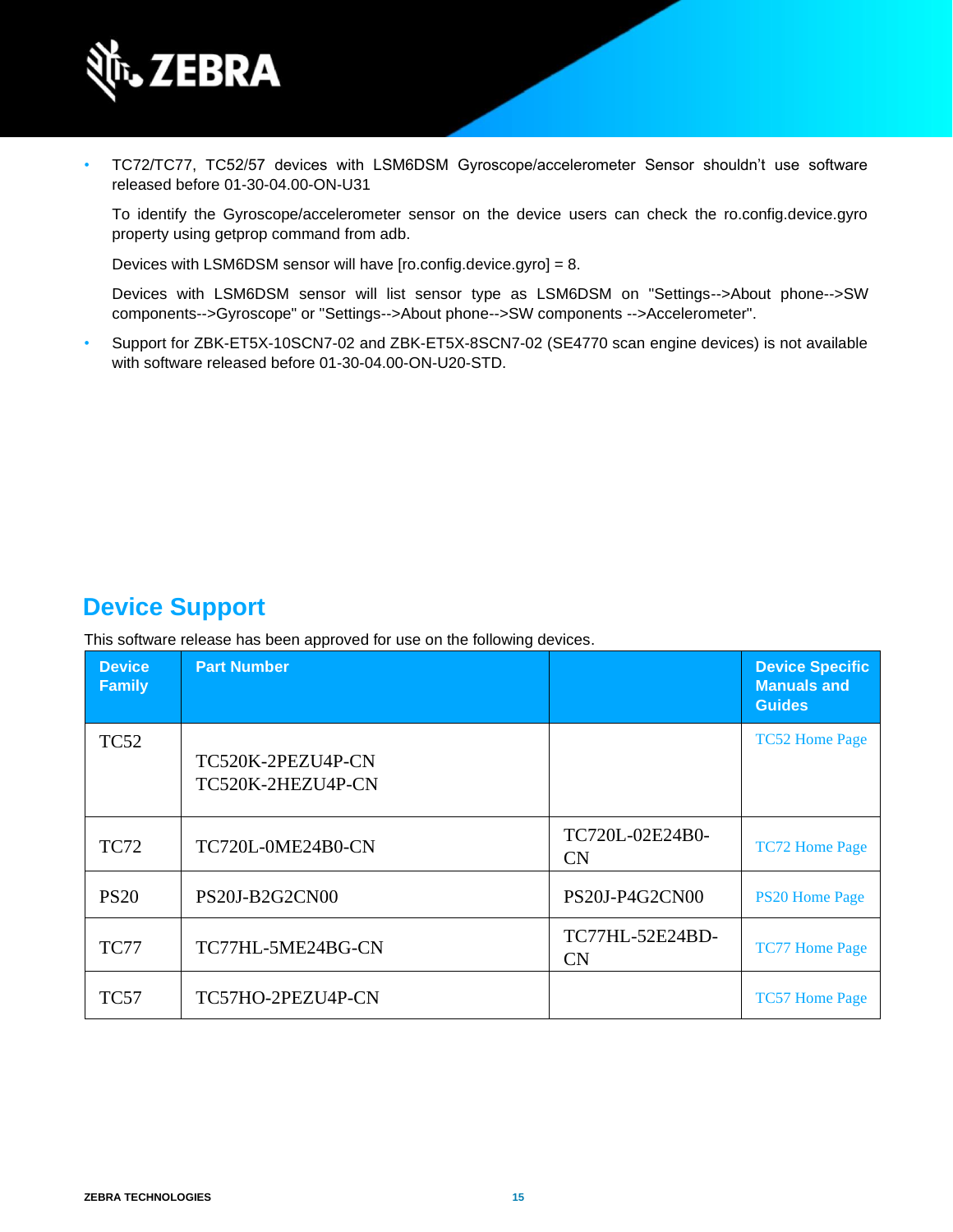

| L10AW         | RTL10B1-xxAxxX0x00CN (China)<br>Note: 'x' Stands for wild card for different<br>configurations.       |                                                                                                                      | L10 Home Page              |
|---------------|-------------------------------------------------------------------------------------------------------|----------------------------------------------------------------------------------------------------------------------|----------------------------|
| <b>TC8300</b> | TC83B0-6005A510CN<br>TC83B0-2005A510CN<br>TC83B0-3005A510CN<br>TC83B0-2005A61CCN<br>TC83B0-3005A61CCN | TC83BH-<br>2205A710CN<br>TC83BH-<br>3205A710CN<br><b>TC83B0-</b><br>4005A610CN<br><b>TC83B0-</b><br>5005A610CN       | <b>TC8300 Home</b><br>Page |
| MC9300        | MC930B-GSEEG4CN<br>MC930B-GSCDG4CN<br>MC930B-GSEDG4CN<br>MC930B-GSADG4CN                              | <b>MC930B-</b><br>GSACG4CN<br><b>MC930P-</b><br>GFADG4CN<br><b>MC930P-</b><br>GFCDG4CN<br><b>MC930P-</b><br>GFEDG4CN | MC9300 Home<br>Page        |
| <b>ET51</b>   | ET51CE-L21E-00CN<br>ET51CT-L21E-00CN                                                                  | ET51CE-L21E-<br><b>SFCN</b>                                                                                          | ET51 Home<br>Page          |
| <b>ET56</b>   | ET56DE-L21E-00CN                                                                                      |                                                                                                                      | ET56 Home<br>Page          |
| <b>EC30</b>   | EC300K-2SA2ACN                                                                                        |                                                                                                                      | EC30 Home<br>Page          |
| <b>VC8300</b> | VC83-08SOCQBABBACN                                                                                    | <b>VC83-</b><br>08FOCQBABBACN                                                                                        | VC8300 Home<br>Page        |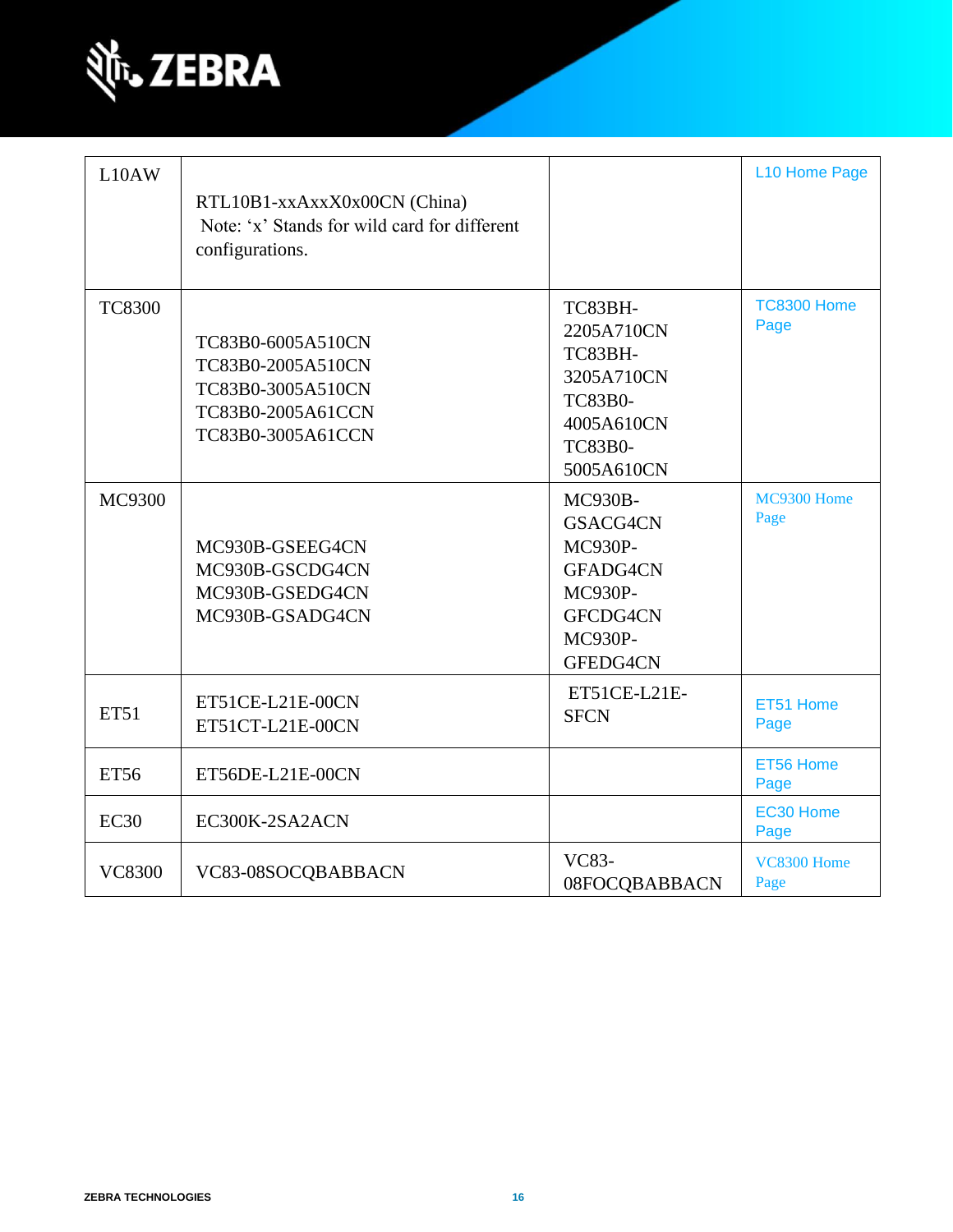

# **Addendum**

### **Component Versions**

| <b>Component / Description</b>   | <b>Version</b>                         |
|----------------------------------|----------------------------------------|
| ActiveEdge                       | 2.5.16                                 |
| AnalyticsMgr                     | 2.4.0.1254                             |
| <b>Battery Management</b>        | Version: 1.4.2                         |
| <b>Battery Swap [Enhanced]</b>   | Version: 2.2.1                         |
| <b>Bluetooth Pairing Utility</b> | Version 3.16                           |
| <b>Device Central</b>            | 2.1.0.15                               |
| DataWedge                        | 8.2.211                                |
| <b>EMDK</b>                      | 9.0.3.3003                             |
| Enterprise Keyboard              | 2.2.2.3                                |
| <b>System Update</b>             | 1.0.0.8                                |
| <b>MXMF</b>                      | 10.3.0.28                              |
| <b>OSX</b>                       | QCT.81.8.26.23                         |
| <b>StageNow-Client</b>           | 5.1.0.1                                |
| Wi-Fi                            | FUSION_QA_2_1.11.0.025                 |
| License Manager                  | 5.0.0                                  |
| <b>MSRN</b>                      | 2.01                                   |
| <b>NFC</b>                       | NFC_NCIHALx_ARC0.8.4.0                 |
| PTT Express                      | 3.1.54                                 |
| Rxlogger and RxLoggerUtility     | Version 5.4.16.0 and Version: 1.3.3.12 |
| <b>Scanning Framework</b>        | 23.1.24.1                              |
| Simulscan                        | "Version: 4.0.5"                       |
| WorryFree Wifi Analyzer          | 3.2.13                                 |
| Android Webview                  | 85.0.4183.101                          |